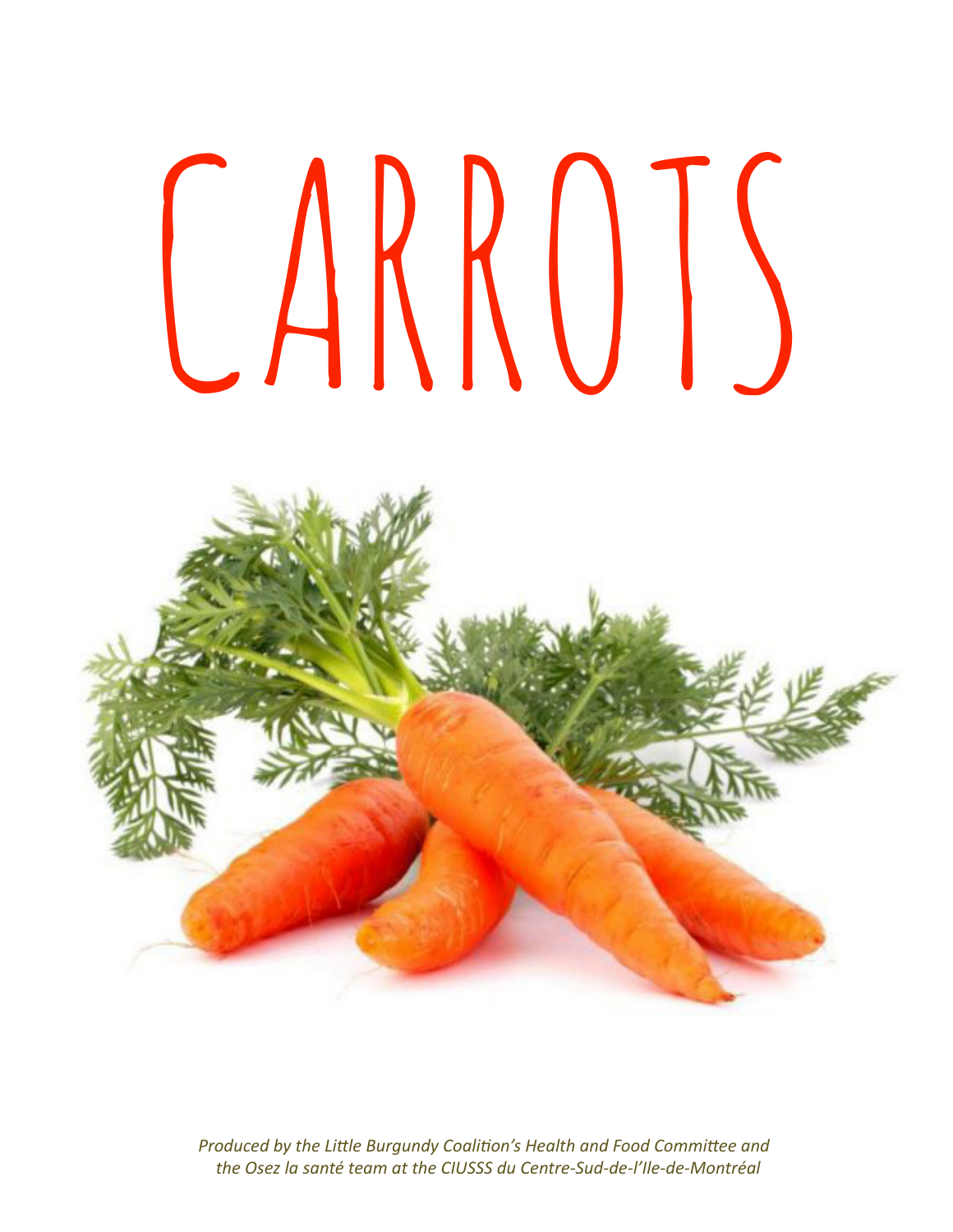Carrots are a classic. Nutrient dense, full of flavour and

#### **Varieties**

Orange carrots are the most popular. But you can also find other colour variations: light yellow, red and purple carrots. The taste does not varry much, but it's a great way of livening up your meals!

#### **Buying them**

Choose firm, brightly coloured carrots. Carrots are usually sold withouth the stems and greens in order to minimize loss of humidity. If the greens are present, make sure the carrots are firm and bright.

#### **Preparing them**

Wash your carrots well, and then you have many possibilities!

#### **Using them**

Carrots can be eaten raw, cooked or pickled. You can cut them into sticks and enjoy with a dip, or grate them to make a cake!

Carrots can easily be added to soups or sauces, and just roasting them with a bit of olive oil and a touch of salt is also delicious. They are a very versatile root!

#### very versatile! **COOKING THEM**

Cooking depends on what you want to make with the carrots. If you overcook your carrots, why not puree them with potatoes?

#### **Nutritional Value**

Carrots are very rich in vitamins and minerals! They are especially an excellent source of vitamin A, which is why they are precious for our eyes. Carrots are also a good source of vitamin C, magnesium, potassium, thiamin, vitamin B6, and folic acid.

#### **Conservation**

Carronts can keep for about 2 weeks in the refrigerator. It is better to wrap them well so that they do not lose too much humidity. The best way to conserve carrots is to bury them in sand withouth washing them. This will keep them fresh for over 6 months!

Raw carrots do not freeze well because their texture becomes too soggy after freezing. However, once they are cooked, they can be frozen in various forms.

#### **did you know that …**

The carrot only got its orange colour un the 19th century! Its ancestor was dark purple with a rough texture that was not very appreciated. La carotte n'a acquis sa couleur orangée qu'au XIXe siècle!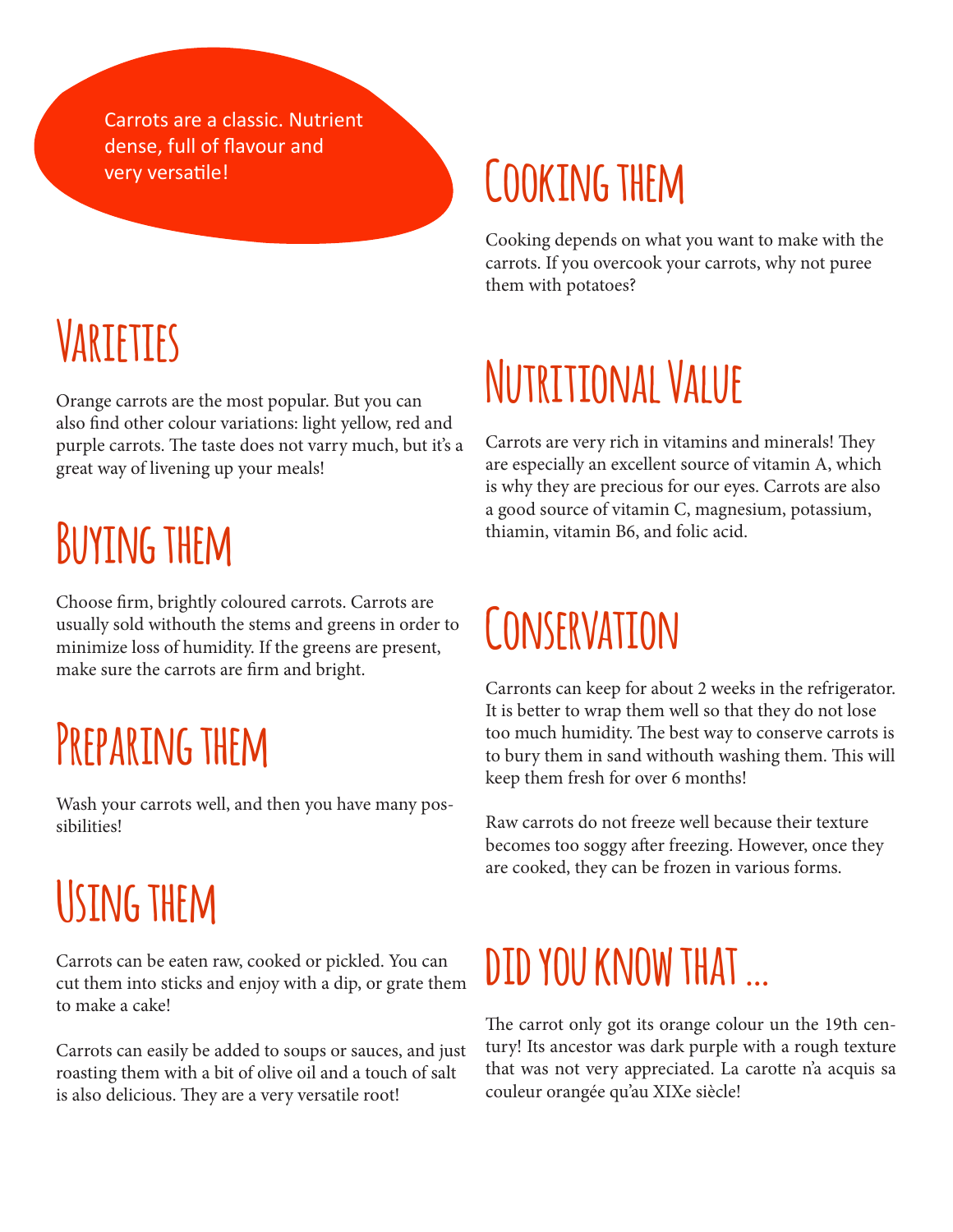## **Carrot soup**

PREP TIME : 20 MINUTES COOKING TIME : 15-30 MINUTES PORTIONS : 4



#### **Ingredients**

1 litre (4 cups) Carrots, sliced Salt and pepper

1,25 litre (5 cups) Chicken or vegetable stocks 1 Onion, peeled and chopped

*You can also spices or herbs according to your tastes: fresh ground ginger, cumin, coriander, parsley, etc.* 

#### **Procedure**

Pour the chicker or vegetable stock into a large pot, add the onion and carrots.

Add a pinch of salt and pepper.

Bring to a boil and let simmer on medium heat between 15 and 30 minutes. The carrots should be very soft then you poke them with a fork.

Pour the soup into a blender. Puree until smooth to make a creamy soup. Taste and add salt as needed.